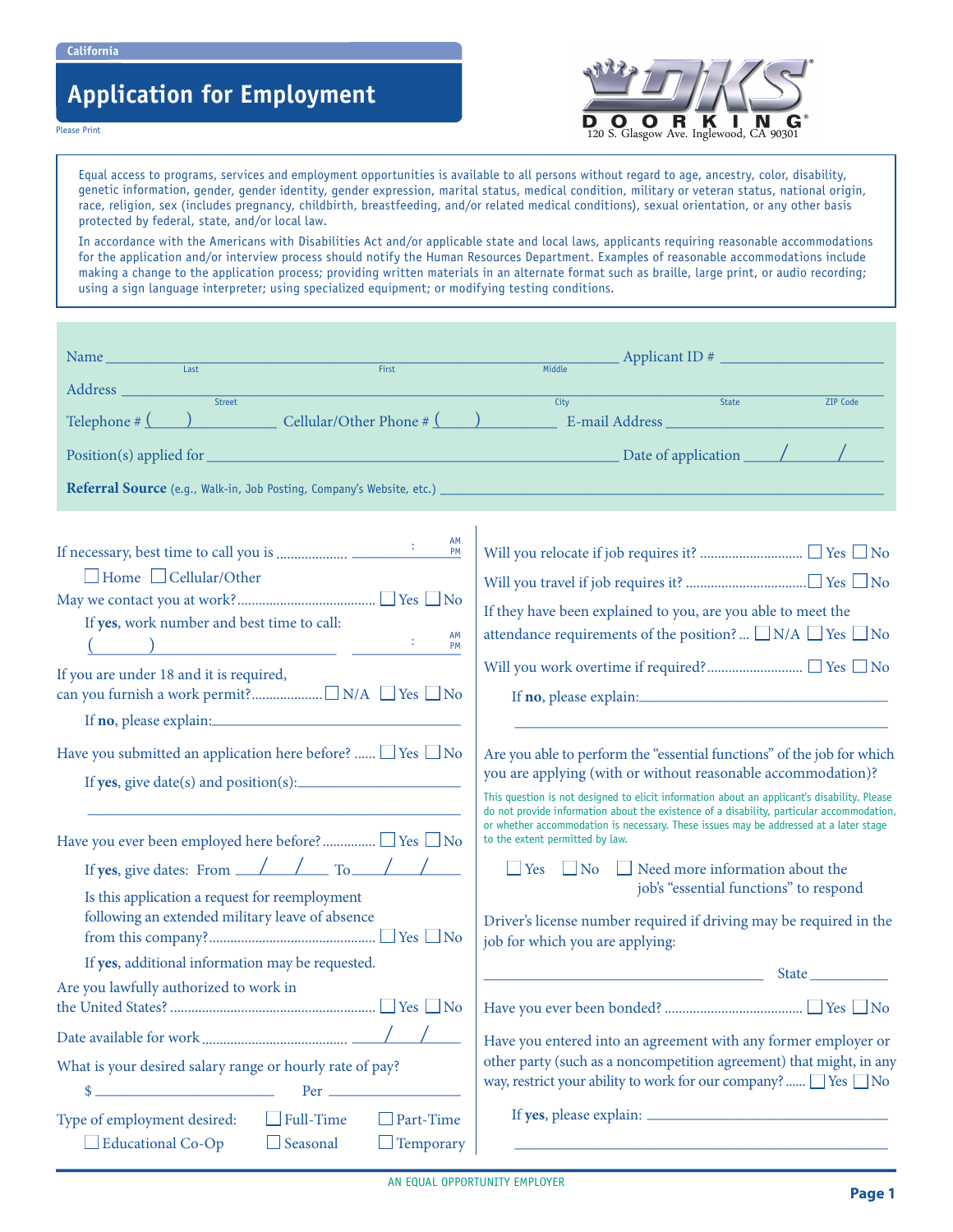| <b>Employment History</b>                                                   |                                                                                  |
|-----------------------------------------------------------------------------|----------------------------------------------------------------------------------|
| Starting with your most recent employer, provide the following information. |                                                                                  |
| Employer                                                                    | Telephone #                                                                      |
|                                                                             |                                                                                  |
| Street address                                                              | City<br><b>State</b>                                                             |
| Starting job title/final job title                                          | Month<br>Month<br>Dates employed<br>Year<br>Year<br>${\sf to}$                   |
| Immediate supervisor and title (for most recent position held)              | May we contact for reference?<br>E-mail:<br>$\Box$ Yes<br>$\Box$ No<br>$L$ Later |
| Why did you leave?                                                          |                                                                                  |
| Summarize the type of work performed and job responsibilities.              |                                                                                  |
| What did you like most about your position?                                 |                                                                                  |
| What were the things you liked least about the position?                    |                                                                                  |
| <b>Employer</b>                                                             | Telephone #                                                                      |
| Street address                                                              | City<br><b>State</b>                                                             |
| Starting job title/final job title                                          | Dates employed<br>Month<br>Year<br>Month<br>Year<br>to                           |
| Immediate supervisor and title (for most recent position held)              | May we contact for reference?<br>E-mail:<br>$\Box$ Yes<br>No Later               |
| Why did you leave?                                                          |                                                                                  |
| Summarize the type of work performed and job responsibilities.              |                                                                                  |
| What did you like most about your position?                                 |                                                                                  |
| What were the things you liked least about the position?                    |                                                                                  |
| Employer                                                                    | Telephone #                                                                      |
| Street address                                                              | City<br><b>State</b>                                                             |
| Starting job title/final job title                                          | Month<br>Year<br>Month<br>Year<br>Dates employed<br>to                           |
| Immediate supervisor and title (for most recent position held)              | May we contact for reference?<br>E-mail:<br>$\Box$ Yes<br>$\Box$ No<br>$L$ Later |
| Why did you leave?                                                          |                                                                                  |
| Summarize the type of work performed and job responsibilities.              |                                                                                  |
| What did you like most about your position?                                 |                                                                                  |
| What were the things you liked least about the position?                    |                                                                                  |
| Employer                                                                    | Telephone #                                                                      |
| Street address                                                              | <b>State</b><br>City                                                             |
| Starting job title/final job title                                          | Dates employed<br>Month<br>Year<br>Month<br>Year<br>to                           |
| Immediate supervisor and title (for most recent position held)              | May we contact for reference?<br>E-mail:<br>Yes No Later                         |
| Why did you leave?                                                          |                                                                                  |
| Summarize the type of work performed and job responsibilities.              |                                                                                  |
| What did you like most about your position?                                 |                                                                                  |
| What were the things you liked least about the position?                    |                                                                                  |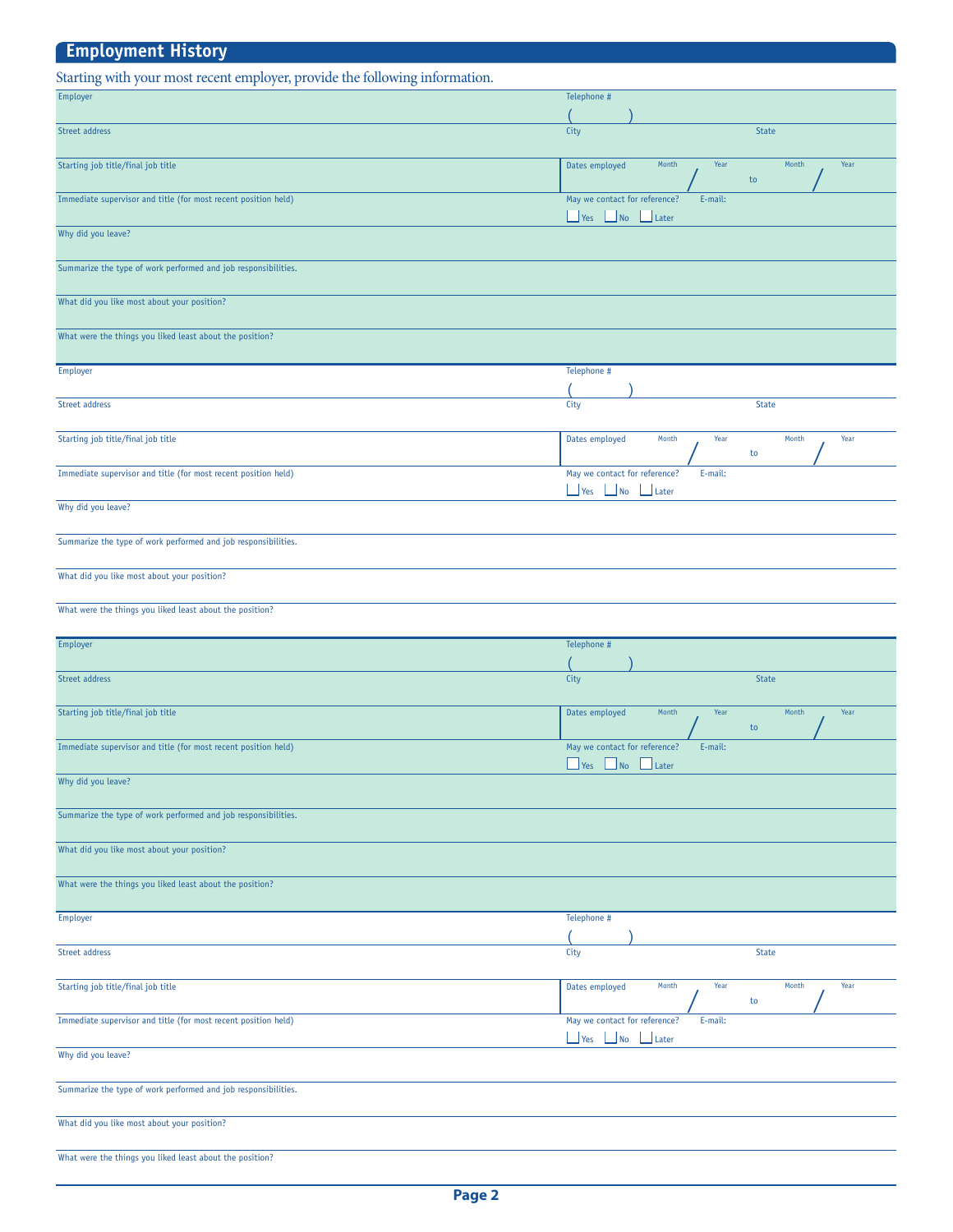| <b>EMPLOVMENT MISTORY</b> (continued)                                                                 |
|-------------------------------------------------------------------------------------------------------|
| Explain any gaps in your employment, other than those due to personal illness, injury, or disability. |
|                                                                                                       |
|                                                                                                       |
|                                                                                                       |
|                                                                                                       |
|                                                                                                       |
|                                                                                                       |
|                                                                                                       |
|                                                                                                       |
|                                                                                                       |
|                                                                                                       |
|                                                                                                       |
| <b>Skills and Qualifications</b>                                                                      |

Summarize any special training, skills, languages, licenses, and/or certificates that may assist you in performing the position for which you are applying: \_\_\_\_\_\_\_\_\_\_\_\_\_\_\_\_\_\_\_\_\_\_\_\_\_\_\_\_\_\_\_\_\_\_\_\_\_\_\_\_\_\_\_\_\_\_\_\_\_\_\_\_\_\_\_\_\_\_\_\_\_\_\_\_\_\_\_\_\_\_\_\_\_\_\_\_\_\_\_\_\_\_\_\_\_\_\_\_\_\_\_\_\_\_\_\_\_\_\_\_\_\_\_\_\_\_\_\_

\_\_\_\_\_\_\_\_\_\_\_\_\_\_\_\_\_\_\_\_\_\_\_\_\_\_\_\_\_\_\_\_\_\_\_\_\_\_\_\_\_\_\_\_\_\_\_\_\_\_\_\_\_\_\_\_\_\_\_\_\_\_\_\_\_\_\_\_\_\_\_\_\_\_\_\_\_\_\_\_\_\_\_\_\_\_\_\_\_\_\_\_\_\_\_\_\_\_\_\_\_\_\_\_\_\_\_\_ \_\_\_\_\_\_\_\_\_\_\_\_\_\_\_\_\_\_\_\_\_\_\_\_\_\_\_\_\_\_\_\_\_\_\_\_\_\_\_\_\_\_\_\_\_\_\_\_\_\_\_\_\_\_\_\_\_\_\_\_\_\_\_\_\_\_\_\_\_\_\_\_\_\_\_\_\_\_\_\_\_\_\_\_\_\_\_\_\_\_\_\_\_\_\_\_\_\_\_\_\_\_\_\_\_\_\_\_

**Computer Skills** (Include software titles and level of experience, such as basic, intermediate, or advanced.)

| $\Box$ Word Processing    | Level: | $\Box$ Internet | Level: |
|---------------------------|--------|-----------------|--------|
| $\Box$ Spreadsheet $\Box$ | Level: | $\Box$ Other    | Level: |
| $\Box$ Presentation       | Level: | $\Box$ Other    | Level: |
| $\Box$ E-mail             | Level: | $\Box$ Other    | Level: |

## **Educational Background**

**Employment History (continued)**

Starting with your most recent school attended, provide the following information.

| <b>School (include City and State)</b> | # of Years<br>Completed | Completed                                                                                                                                                                                                                                                                                                                                                                                                                                                                                                                                                                                                              | <b>GPA</b><br><b>Class Rank</b> | Major/Minor |
|----------------------------------------|-------------------------|------------------------------------------------------------------------------------------------------------------------------------------------------------------------------------------------------------------------------------------------------------------------------------------------------------------------------------------------------------------------------------------------------------------------------------------------------------------------------------------------------------------------------------------------------------------------------------------------------------------------|---------------------------------|-------------|
|                                        |                         | $\Box$ Diploma $\Box$ GED<br>Degree _____________________<br>$\begin{tabular}{ c c } \hline \rule{.4cm}{.4cm} \rule{.4cm}{.4cm} \rule{.4cm}{.4cm} \rule{.4cm}{.4cm} \rule{.4cm}{.4cm} \rule{.4cm}{.4cm} \rule{.4cm}{.4cm} \rule{.4cm}{.4cm} \rule{.4cm}{.4cm} \rule{.4cm}{.4cm} \rule{.4cm}{.4cm} \rule{.4cm}{.4cm} \rule{.4cm}{.4cm} \rule{.4cm}{.4cm} \rule{.4cm}{.4cm} \rule{.4cm}{.4cm} \rule{.4cm}{.4cm} \rule{.4cm}{.4cm} \rule{.4cm}{$<br>$\begin{tabular}{ c c c } \hline \quad \quad \quad & \quad \quad \quad & \quad \quad \quad \\ \hline \quad \quad & \quad \quad & \quad \quad \\ \hline \end{tabular}$ |                                 |             |
|                                        |                         | $\Box$ Diploma $\Box$ GED                                                                                                                                                                                                                                                                                                                                                                                                                                                                                                                                                                                              |                                 |             |
|                                        |                         | $\square$ Diploma $\square$ GED                                                                                                                                                                                                                                                                                                                                                                                                                                                                                                                                                                                        |                                 |             |
|                                        |                         | $\square$ Diploma $\square$ GED                                                                                                                                                                                                                                                                                                                                                                                                                                                                                                                                                                                        |                                 |             |

## **References**

List names and telephone numbers of three business/work references who are *not* related to you and are *not* previous supervisors. If not applicable, list three school or personal references who are *not* related to you.

| <b>Name</b> | <b>Title</b> | Relationship<br>to You | <b>Telephone</b> | E-mail | # of Years<br>Known |
|-------------|--------------|------------------------|------------------|--------|---------------------|
|             |              |                        |                  |        |                     |
|             |              |                        |                  |        |                     |
|             |              |                        |                  |        |                     |
|             |              |                        |                  |        |                     |
|             |              |                        |                  |        |                     |